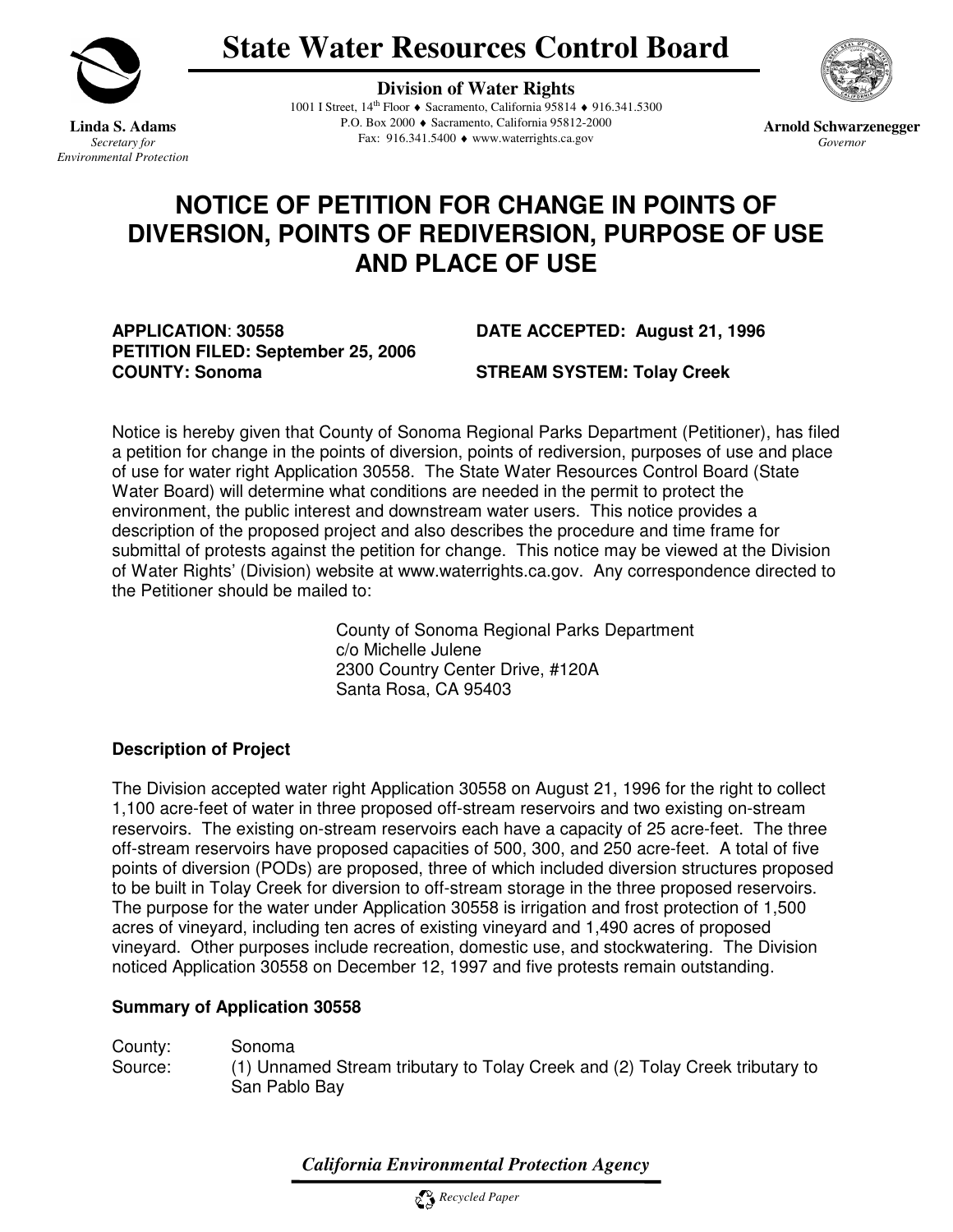| Points of     |                                                                                           |  |  |  |
|---------------|-------------------------------------------------------------------------------------------|--|--|--|
| Diversion:    | POD 1 (Onstream Reservoir): Located within the SW1/4 of SW1/4 of projected                |  |  |  |
|               | Section 11, T4N, R6W, MDB&M                                                               |  |  |  |
|               | POD/PORD 2 (Onstream Reservoir): Located within the $SE\frac{1}{4}$ of $SE\frac{1}{4}$ of |  |  |  |
|               | projected Section 10, T4N, R6W, MDB&M                                                     |  |  |  |
|               | POD/PORD 3: Located within the NE1/4 of NW1/4 of projected Section 15, T4N,               |  |  |  |
|               | R6W, MDB&M                                                                                |  |  |  |
|               | POD/PORD 4: Located within the NW 1/4 of SW 1/4 of projected Section 10,                  |  |  |  |
|               | T4N, R6W, MDB&M                                                                           |  |  |  |
|               | POD/PORD 5: Located within the NW 1/4 of SW 1/4 of projected Section 14,                  |  |  |  |
|               | T4N, R6W, MDB&M                                                                           |  |  |  |
| Amount:       | Not to exceed 1100 acre-feet per year to storage                                          |  |  |  |
| Season:       | From October 1 of each year to May 15 of the following year                               |  |  |  |
| Purpose:      | Irrigation, Frost Protection, Recreation, Domestic, and Stockwatering                     |  |  |  |
| Place of Use: | A total of 1500 acres located within projected Sections 2, 3, 4, 9, 10, 11, 14, 15,       |  |  |  |
|               | 16, and 22, T4N, R6W, MDB&M (10 of which are currently developed)                         |  |  |  |

# **Description of Petition for Change for Application 30558**

 The Petitioner filed a petition for change in the PODs, points of rediversion (PORD), place of use, and purpose of use for water right Application 30558 to allow for the development of a regional park instead of vineyard. The project as discussed in the petition for change would collect 50 acre-feet of water in the two existing on-stream reservoirs (PODs 1 and 2), located on an Unnamed Stream tributary to Tolay Creek, and 1,050 acre-feet of water in Tolay Lake (proposed on-stream reservoir). The amount of water and diversion season requested under the original filing has not changed.

#### Petition for Change in the Purpose of Use and the Place of Use

 The Petitioner requests to add wildlife enhancement, restoration, fire protection, and dust control as purposes of use. In addition to irrigation and frost protection of the ten acres of existing vineyard, the petition for change would accommodate operation of an ongoing rangeland management program. The program will use water to irrigate landscaping, various restoration projects, and demonstration crops and gardens, as well as provide for stockwatering, fire control, recreational use, and ecological restoration.

 The petition for change requests to increase the place of use by 237 acres, for a total of 1,737 acres. The restoration projects referenced in the petition for change are limited to a net 150 acres within a gross of 1,737 acres.

## Petition to Amend Points of Diversion/Rediversion

 The petition for change requests to amend the location of PODs 1 and 2 as described in the application to more accurately describe the POD locations. The petition for change will maintain the existing inter-connecting pipeline between the reservoirs at PODs 1 and 2 and therefore both points will be points of rediversion and points of diversion. However, the petition for change does not propose any inter-connecting pipeline between the two existing reservoirs and the proposed restored Tolay Lake. The Petitioner has requested that PODs 3 and 4 be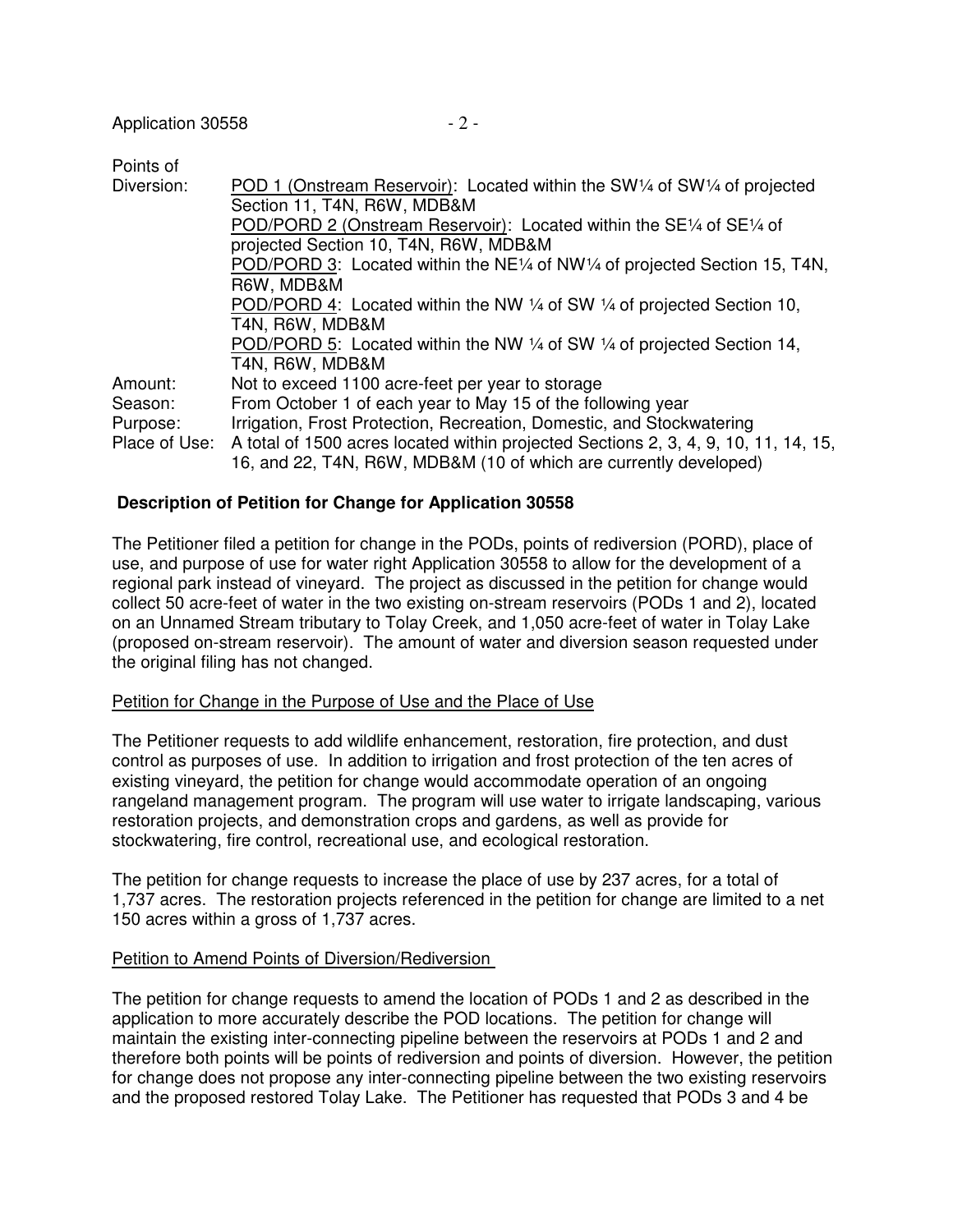relocated and POD 5 be removed. These changes are graphically described on the Map to Accompany Petition for Change, submitted on January 15, 2007 and on file with the Division.

| POD/        | Original                                          | <b>Amended</b>                                    | Point is within                                                  | Change                                                              | <b>Associated</b>             |
|-------------|---------------------------------------------------|---------------------------------------------------|------------------------------------------------------------------|---------------------------------------------------------------------|-------------------------------|
| <b>PORD</b> | <b>Coordinates</b>                                | <b>Coordinates</b>                                |                                                                  |                                                                     | With                          |
|             | North 195,700<br>feet and East:<br>1,857,500 feet | North 195,685<br>feet and East:<br>1,857,590      | SW1/4 of SW1/4 of<br>projected Section<br>11, T4N, R6W,<br>MDB&M | Minor Adjustment                                                    | Reservoir 1                   |
| 2           | North 195,200<br>feet and East:<br>1,856,300 feet | North 195,150<br>feet and East:<br>1,856,435      | SE1/4 of SE1/4 of<br>projected Section<br>10, T4N, R6W,<br>MDB&M | Minor Adjustment                                                    | Reservoir 2                   |
| 3           | North 194,550<br>feet and East:<br>1,853,500 feet | North 193,880<br>feet and East:<br>1,854,090 feet | NW1/4 of NE1/4 of<br>projected Section<br>15, T4N, R6W,<br>MDB&M | Relocated. Formerly<br>associated with new<br>off-stream reservoir. | Tolay Lake<br>dam             |
| 4           | North 197,100<br>feet and East:<br>1,851,550 feet | North 200,380<br>feet and East:<br>1,850,750 feet | SE1/4 of SE1/4 of<br>projected Section<br>4, T4N, R6W,<br>MDB&M  | Relocated. Formerly<br>associated with new<br>off-stream reservoir. | <b>Tolay Lake</b><br>back-dam |
| 5           | North 192,150<br>feet and East:<br>1,857,100 feet | N/A                                               |                                                                  | Removed. Formerly<br>associated with new<br>off-stream reservoir.   |                               |

# Change in Project Description

 The original application proposed construction of three off-stream reservoirs with a combined storage capacity of 1,050 acre-feet, associated diversion structures from Tolay Creek, and connecting pipelines. The petition for change proposes restoration of the historic Tolay Lake, primarily for wildlife purposes. The maximum amount diverted to storage shall not exceed 1,100 acre-feet per year. Tolay Lake restoration will require construction of an earthen dam (POD 3) with an automated overshot gate at the approximate location of the historical dam. The spillway will be approximately 5.5 to 6 feet above the upstream toe of the slope of the dam. A back-dam (POD 4) will also be constructed near the upstream limit of the property.

 The new back-dam will function as a control structure to (1) prevent increased inundation of the upstream neighbor's property from the Tolay Lake restoration (POD #4); (2) manage water levels in the reservoir; and (3) bypass water through the reservoir.

 The petition for change will maintain the existing irrigation and frost control systems for the existing 10-acre vineyard and the existing pipelines from POD 2 to some landscape areas. New pipelines will be installed to service future restoration, demonstration crops, and garden areas. Temporary, above-ground pipelines will be installed from POD 2 and Tolay Lake (POD 3 and 4) to irrigation areas as needed.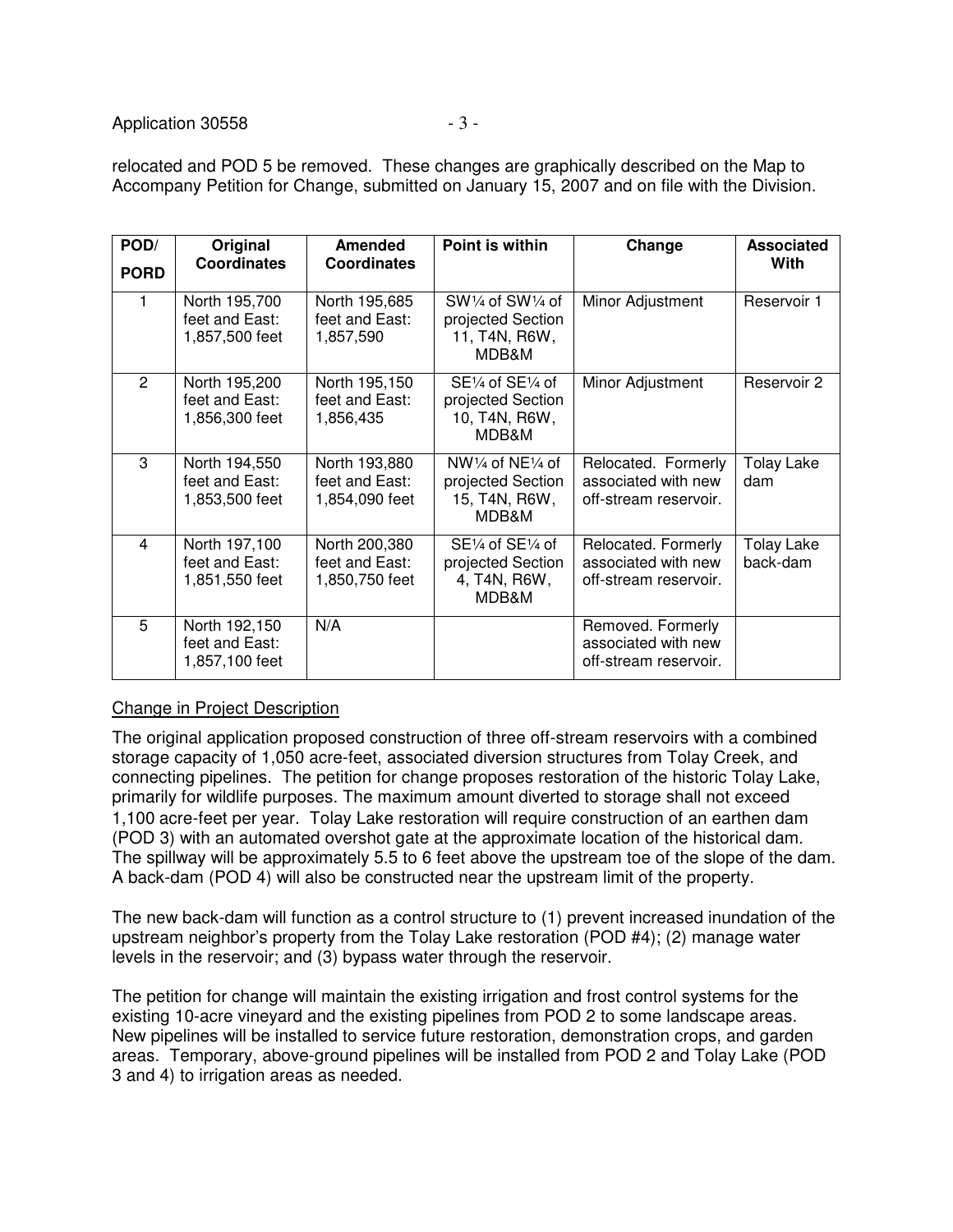| Application 30558 | -4- |
|-------------------|-----|
|-------------------|-----|

Tolay Lake restoration will require grading in the Tolay Creek basin and its tributaries.

## **Environmental Information**

 The County of Sonoma Regional Parks Department is the lead agency under the California Environmental Quality Act (CEQA). The County of Sonoma will complete CEQA documentation in compliance with CEQA, the State CEQA Guidelines, and Sonoma County Code Chapter 23A. If you wish to submit comments regarding potential environmental effects of the proposed petition for change and amended application, please direct them to:

> Steven Herrera State Water Board, Division of Water Rights PO Box 2000 Sacramento, CA 95812-2000

## **PROTEST SUBMITTAL INFORMATION**

#### **Protest Requirements**

A person may file a protest based on any of the following factors:

- Interference with prior water rights.
- $\bullet$ • Adverse environmental impact.
- $\bullet$ Not in the public interest.
- Contrary to law.
- Not within the jurisdiction of the State Water Board.

 All protests must clearly describe the objections to approval of the petition for change, and the factual basis for those objections. For example, if the objection is based on injury to existing water rights, the protest must describe the specific injury that would result from approval of the changes proposed by the petition for change. In addition, the party claiming injury to prior water rights must provide specific information that describes the basis of the existing right, the date the use began, the quantity of water used, the purpose of use and the place of use. Please note that any water right permit issued by the State Water Board is subject to vested water rights and will include conditions to protect such rights. Protests based on environmental impacts, public interest, legality, or jurisdictional issues must be accompanied by a statement of facts supporting the basis of the protest. If sufficient information is not submitted, the State Water Board may reject the protest or request that the protestant submit additional information. Protests of a general nature (not project specific) or protests that are inconsistent with constitutional or legislated state policy will be rejected. A request for information or a request that studies be conducted does not constitute a protest. **The Division will reject protests that are directed against the underlying water right, rather than the changes proposed by the petition.** 

#### **Procedure for Submitting Protests**

Protests should be submitted on standard protest forms available from the Division's website at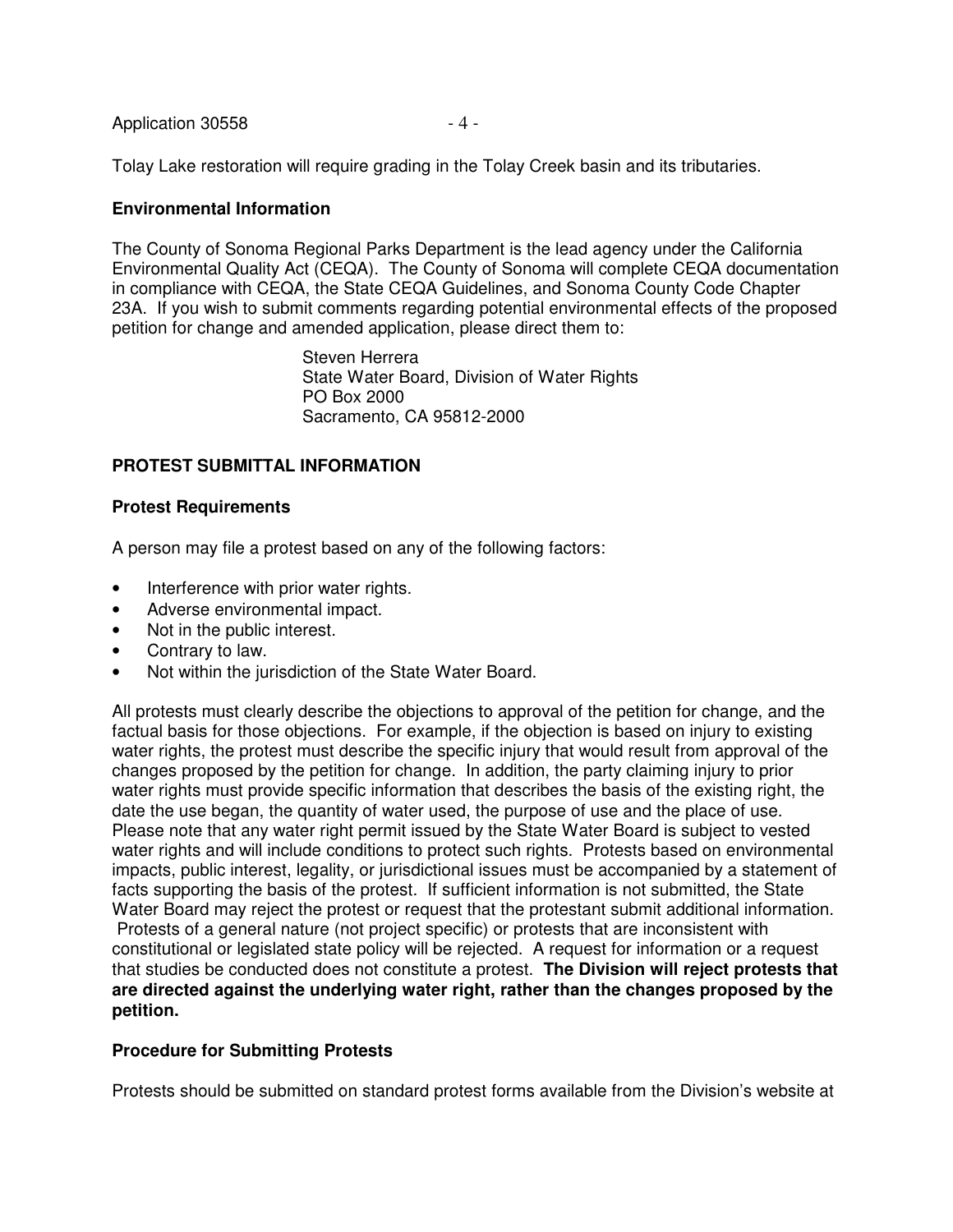www.waterrights.ca.gov/forms/ or upon request, in writing or by telephone, from the Division. A pamphlet that provides additional information relating to water rights and the procedure for filing protests is also available on the website or by mail. Any requests or the submittal of the completed protest form should be directed to the individual listed as the contact person at the end of this notice. **A copy of the completed protest form must also be mailed to the Petitioner.** 

## **Protest Submittal Deadline**

 Protests submitted in response to this notice must be received by the Division by 3:00 p.m. on the **30th** day after the date of this notice (the close of the protest period). Protests may be submitted by any of the following methods:

- $1.$ Mailed to Division of Water Rights; P. O. Box 2000; Sacramento, CA 95812-2000
- 2. Faxed to the Division at (916) 341-5400
- 3. E-mailed to the contact listed below under the heading "Contact Person"
- 4. Hand-delivered to the Division office located at 1001  $\widetilde{I}$ " Street, 2<sup>nd</sup> Floor (File Room), Sacramento, CA

 If you choose to fax or e-mail the protest due to the constraints of the noticing period, the fax or e-mail must be followed by timely delivery of an original signed copy, either personally or by mail, to the Division in order for the protest to be accepted. The State Water Board will respond to all protests within 60 days of the final day to file a protest. **Protests not submitted by the close of the protest period will be subject to rejection.** 

 For good cause, the State Water Board may grant an extension of time to file a protest. It is the protestant's responsibility to contact the individual listed below as "Contact Person" to request the extension prior to the end of the protest period.

#### **Resolution of Protests**

 Once the Division notifies the Petitioner that a protest has been received, they will have 30 days to respond to the protestant. The protestant and the Petitioner are expected to make a good faith effort to resolve the protest within 180 days from the close of the protest period.

#### CONTACT PERSON

 To obtain additional information regarding this project, or to obtain copies of protest forms, or general information pamphlets, please contact Joseph Bandel by phone at (916) 552-9286 or by electronic mail at jbandel@waterboards.ca.gov. Information and protest forms are also available at the Division's website at www.waterrights.ca.gov/forms/. A copy of the notice, petition for change, and additional information regarding this project are available at the Division's website at http://www.waterrights.ca.gov/application/PetNot.htm.

Date of Notice**: September 14th,2007**